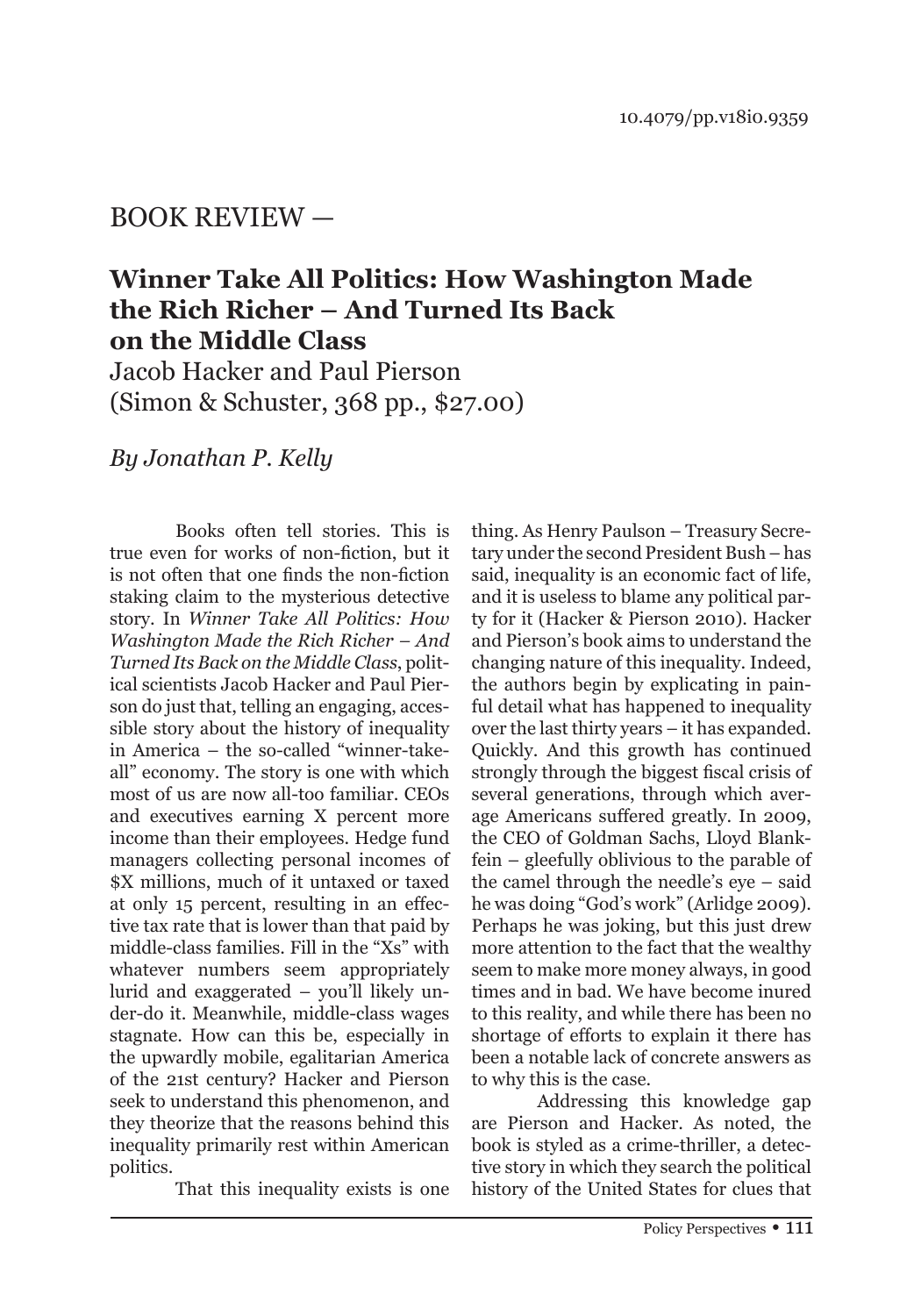might explain why the rich have continued to get richer, even in tumultuous economic times. To that end, they identify two central components of their story. First, they provide the evidence for the growing inequality in America and how it happened. While the economy has grown over the last 30 years, much of that growth has gone to the wealthiest one percent. Those not lucky enough to be in this group have largely lost ground. Next, they explore how American politics has played a central role in fostering the winner-take-all economy. A significant point here is the increasing pressure exerted by the "superrich" on the political class, and how this has further exacerbated the divide between the haves and the have-nots.

The recent history of American inequality – focusing on the work of economists Thomas Piketty and Emmanuel Saez – is one of the strongest sections of the book. It centers on an analysis of tax data that shows how different income groups have fared over the period from 1974 to 2007. This adds evidence to their contention that the American economy has increasingly benefited those already at the top of the heap. It is difficult to find solace in the numbers presented. During this time, the share of income earned by the top one percent of Americans increased from nine percent to 23.5 percent. Stated another way, one percent of Americans controls 23.5 percent of the wealth. The concentration of wealth becomes even denser for the top .01 percent of households; this group controls six percent of national income. The only year in which this figure was higher – and this is so predictable and unimaginative that it cannot help but be true – was 1928, on the eve of the Great Depression. But the hyperconcentration of wealth in 2007 is only part of the story.

More alarming, say Pierson and Hacker, is the sustained growth of hyperconcentration. The Piketty and Saez data show that, starting in 1980, the wealthiest one percent of Americans began to steadily – and rapidly, by historical norms – increase its share of national wealth, with only a few brief reversals occurring over that period. The implications of this steady increase loom right over the horizon. Inequality has expanded through all presidents, all partisan compositions of Congress, and all economic cycles. If none of those factors can arrest this growth, what can? This alone is enough to make one wonder if the curmudgeonly Gore Vidal (2004) had it right after all when he famously pronounced that there is but one political party in the United States, the Property Party, with Democratic and Republican wings.

Finally, the data are examined for signs that the non-rich were made better off during this time, despite being exponentially outpaced by the top one percent. The authors rely on calculations from the Congressional Budget Office (CBO) that are used to identify family income trends. After all, incomes increased over the last 30 years, so it could be that all families were made better off, if not equally so. Yet one knows how this story ends even before reading it. Making assurance doubly sure, the authors report that the top one percent saw its incomes increase by 256 percent during the 1974-2007 time period. The bottom four quintiles saw increases of 11, 18, 21, and 32 percent; when divided by 30 years, this doesn't make for a very large annual raise. Furthermore, most of these increases were attributable to an increase in average household work hours, which stemmed from more women working outside the home; without those extra hours, most of the gains for the bottom four quintiles would have been erased.

Many more examples are provided, but by now the picture should be clear. The data are effective and convincing partly because of their sheer weight – one cannot help but be awed by the mass of facts, drawn from multiple sources over multiple years, that all seem to point in the same direction. But they are also effective because of the style in which they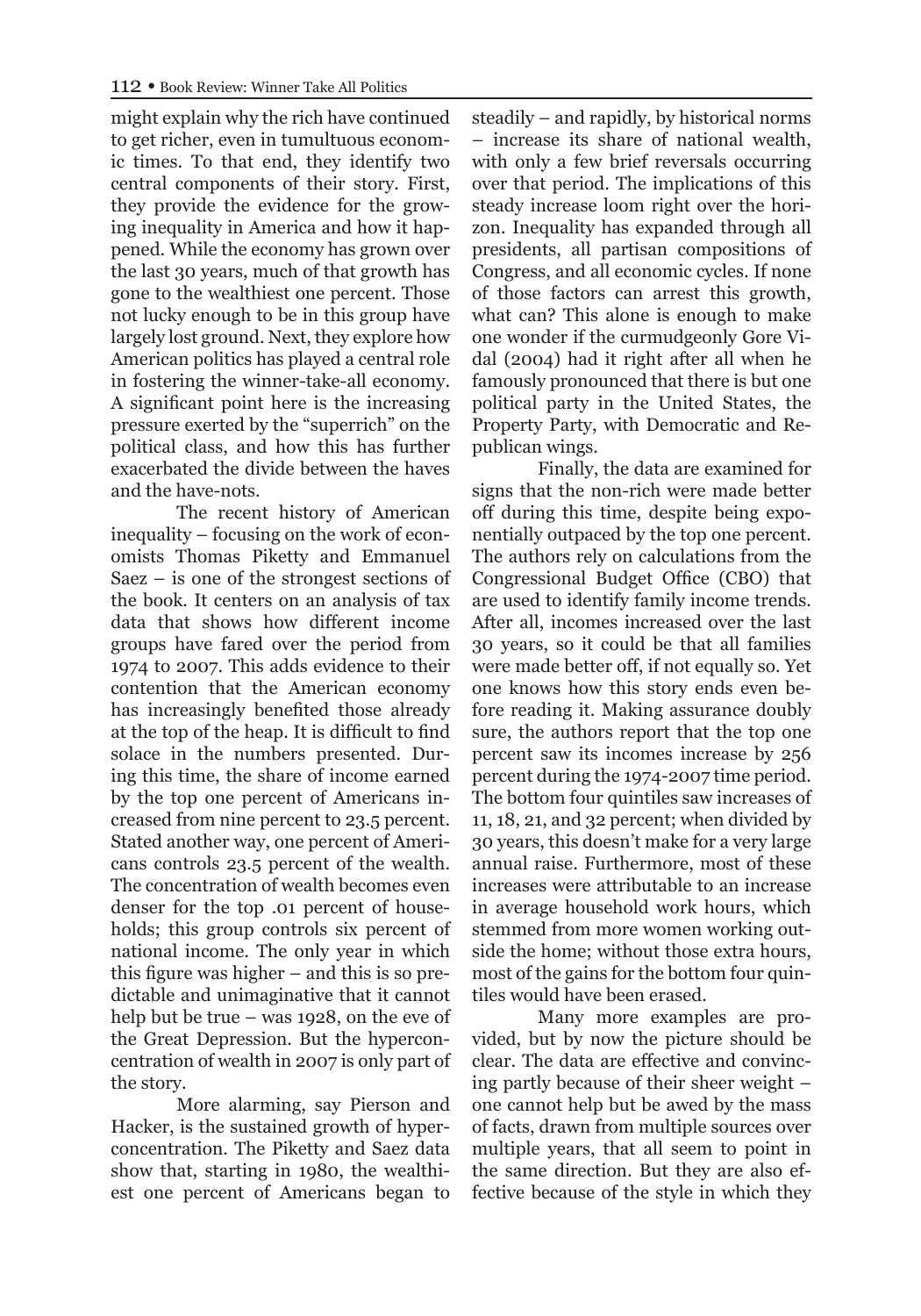are presented by Hacker and Pierson. The authors submit a relentless parade of figures, depressing data point after depressing data point, earnestly searching all the while for a silver lining that is never there. The urge to slam the book shut or hurl it out a window is strong. Eventually, one accepts this for what it is – a *grand guignol* of information that leaves the idea of American egalitarianism rent. The evocative power of this approach should not be underestimated.

Upon completing this section of the book, it is easy to conclude that one of the authors' goals has been achieved. As an alert and a wake-up call, as an invitation to pay attention, this book succeeds. After all, how many citizens can one reasonably expect to independently learn all the minutiae involved in the history of US tax policy while remaining conscious? It is a difficult task even for those so inclined, yet this book is highly readable, even when dealing with dry subject matter. But the authors haven't finished yet.

Having laid the foundation for their case – inequality exists in America, and it's getting worse – Hacker and Pierson move on to explaining the causes for the winner-take-all economy. This section of their argument does not convincingly make its case quite as well as the first part of the book. This is not to say that it fails, but the evidence seems more circumstantial than causal. Hacker and Pierson argue that "American politics" is the cause of surging inequality and stagnating wages. As might be expected, the range of topics within "American politics" is vast, and attempting to address all of them is outside the scope of this review. To focus on one of the more important elements, this review will consider the ability of the rich to promote their interests through well-funded and well-organized advocacy groups.

In the authors' view, the massive organization by financial interests is a major cause of the winner-take-all economy. The financial sector has poured more resources into corporate advocacy than any time in the past, with a considerable surge in the number of lobbyists representing Wall Street. In contrast, union membership in the private sector has fallen to seven percent, from nearly 25 percent in the early 1970s. Essentially, the wealthy are better able to employ their resources to pressure politicians into voting for policies that further advantage business interests over "Main Street" interests. This is mostly intuitive and unsurprising, but the specific impacts are telling.

To wit: Hacker and Pierson cite the following daunting statistic. When the affluent support a policy change, it is three times more likely to become law than when they oppose it; when the middle class supports a policy change, the chance of passage is unaffected. Other researchers support this conclusion, describing the bank bail-out of 2008 as an example of how the status quo "amplifies the voices of many corporate actors and virtually shuts out millions of Americans…there is certainly nothing in the interest group system to suggest accurate representation of the views and concerns of all Americans" (Baumgartner 2010, 533). The result is that a few large, well-heeled interest groups can work against the economic interests of most Americans with relatively little opposition.

The weakness with this argument is not the assertion that increasing gains for the rich are related to their unique ability to influence policy; that point is persuasively made. The weakness lies, as Matthew Yglesias (2010) has noted, in the implied connection between middleclass wages and the earnings of the top one percent. Hacker and Pierson do not present data that show an airtight connection. Their data show that non-English speaking countries have not experienced income inequality as dramatically as the United States has; however, these same countries have experienced similar wage stagnation (Cowen 2010). If that is true, then it is possible that the two are not connected as directly as Hacker and Pierson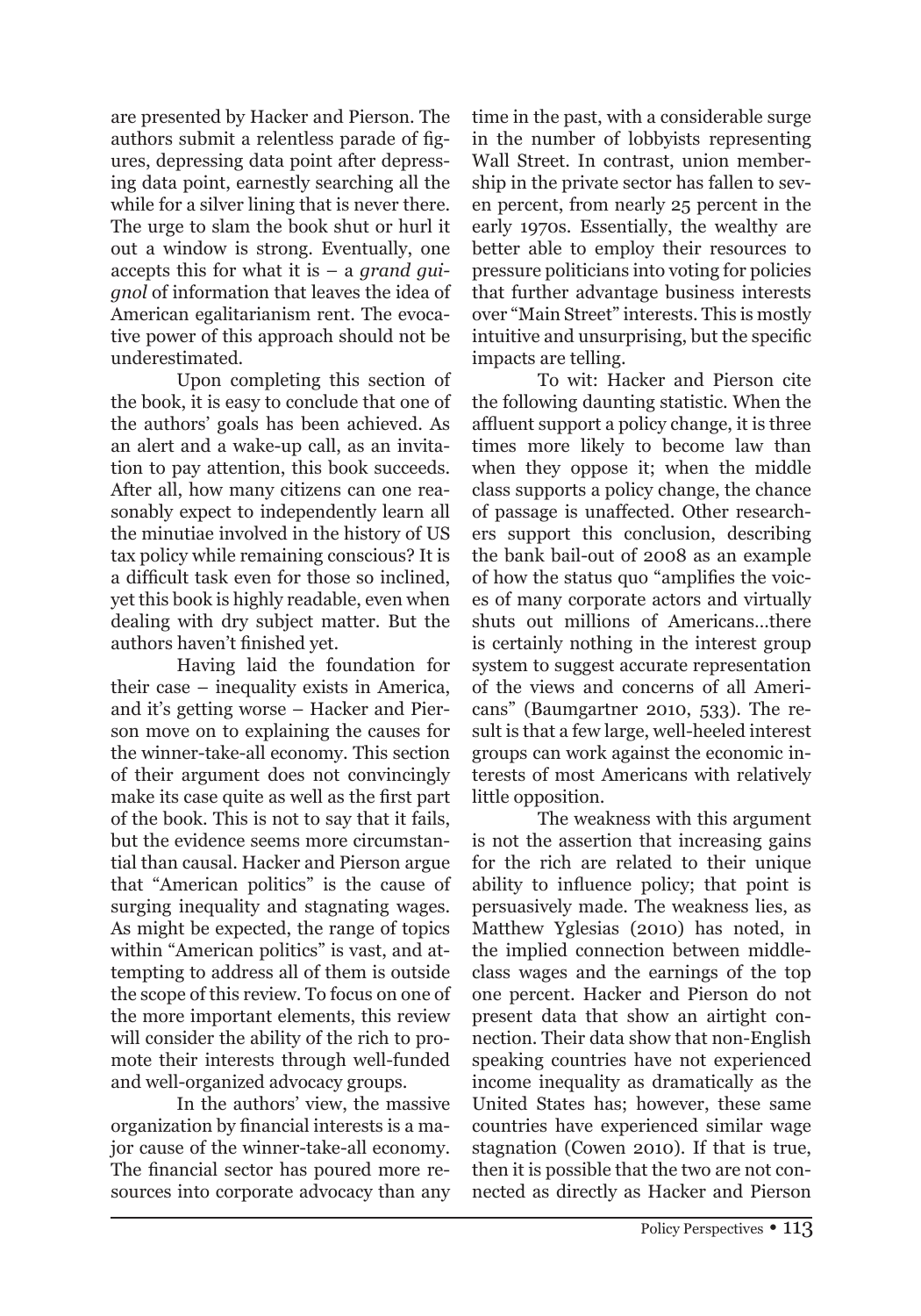## imply (Yglesias 2010).

This is not to say that the authors' implication is not or cannot be true; rather, the point is that the connection is not unambiguously borne out by the data that are presented. Ultimately, this is only a minor criticism. It could well be the case that there is a direct economic or political mechanism that connects the earnings of the top one percent to those of the middle class. This book takes an important step in that direction, and it could serve as a call for other political scientists, economists, and social scientists to find the data that would unequivocally suggest such a link. In any event, connected or not, the issues are independently problematic.

Of course, several questions now come to mind. Why does any of this matter anyway, and what can any individual do about it? As you will see below, I believe this book has much relevance and practical value. The other important question is: should I read this book? I strongly believe the answer to that question is "yes." There are a few reasons that come to mind in support of this view, but I think the most important ones are the timeliness of this book and its potential to raise awareness about a vital issue.

The timeliness of this book is exquisite. At the time of writing this review, Congress was in the throes of debating the budget, and will most likely continue to be for the remainder of 2011 and for all of 2012. Much of this debate centered on the Republicans' desire to cut spending for the remainder of the 2011 fiscal year to the tune of \$100 billion. It is a princely sum, or at least it would be for an individual. For the wealthiest country in the history of the world it is less than a pittance. And when touted as some sort of economic panacea for the long-run fiscal health of the country this sort of thinking sheds any semblance of intellectual honesty and becomes an utter joke.

How does this relate to *Winner Take All Politics*? The book is a goldmine of the historical progression and nature of inequality in this country. If it were common knowledge – which it most certainly is not – I believe that fewer people would be so adamant about budget cuts that largely impact the 99 percent of society who were not lucky enough to find a golden ticket in their chocolate bar, or those who never received any chocolate in the first place. This is not to imply that fiscal reform can be accomplished by soaking the rich; it cannot. But the authors show that, in the past 30 years, corporations and the wealthiest one percent of Americans used to contribute a much higher percentage of their wealth than they do now and it did not sink the economy. They could afford to do so again. The most common trope trotted out in defense of this policy – trickle-down economics – is a topic that is thoroughly eviscerated by Hacker and Pierson.

Which leads me to the importance of awareness. Raising awareness about the nature of inequality could do much to avert or mitigate the coming interclass strife that I fear this nation is rapidly approaching. The classist society of the United States – which, taboo-status notwithstanding, does in fact exist – hums merrily along in large part because of the ready abundance and availability of "things." Material things. LCD TVs, new cars, smart phones that place the whole bounty of the Information Age at our fingertips 24/7. Not only can we have them, but increasingly we deserve them. All of them can be had at relatively minimal cost. This is significant, as these goods provide feelings of extraordinary comfort and personal freedom. They mollify. Our current age of unprecedented wealth has allowed us, as put by the late, inimitable David Foster Wallace (2009), "all to be lords of our own tiny skull-sized kingdoms". Of course this is a very old idea that stretches back to antiquity. Possibly known to some students of Latin as "bread and circuses," it is the idea of goods as a superficial means of appeasement. Put another way, iPhones and TVs keep the pitchforks dull and shed-bound.

But our modern-day bread-and-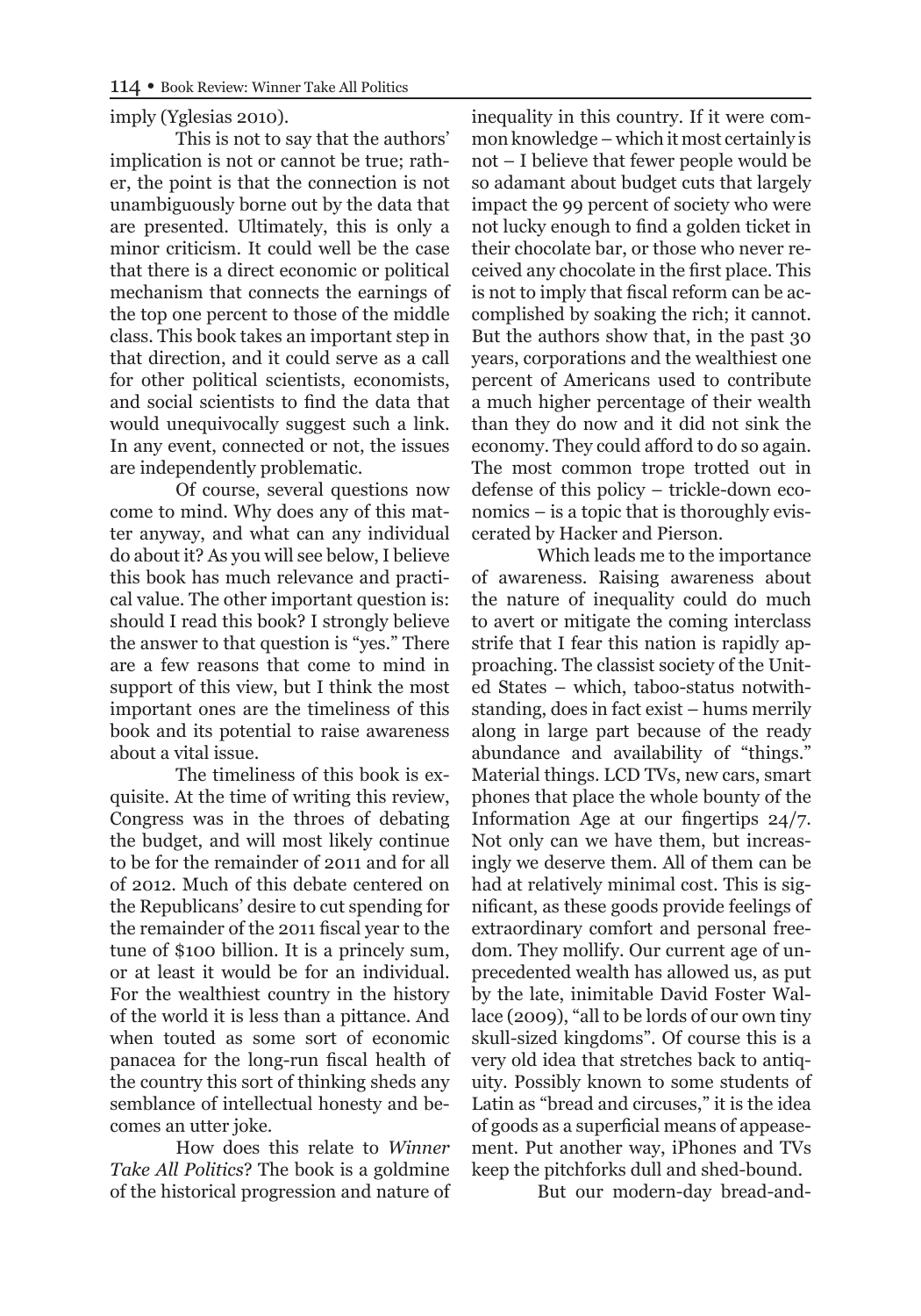circuses would, in my view, lose their pacifying properties if it suddenly became less tenable to have all the things that we have gotten used to having. Things have been very comfortable here, at least for the last 60 years or so. It is easy to think this comfort will last forever. But anyone with any sense of history should know that there is no firm and fast law that dictates the perpetual continuation of our comfort. And that makes me wonder what would happen were that comfort to end. How, for example, would this country react to hyperinflation? I am afraid of how that, or another similar crisis, would play out here. We flatter ourselves, at our own peril, if we believe it could never happen to us. *Winner Take All Politics* provides the information to begin having an adult conversation about how the country can address this burgeoning inequality before another, graver fiscal crisis occurs. It will make people more aware of how this inequality has grown, and perhaps create interest in changing the system that nurtured it. Egalitarian reforms are likely separate from the reforms that will address the country's long-term fiscal health, but if a major crisis does occur I believe our country will handle it better if Hacker and Pierson's advice is heeded.

In *Winner Take All Politics*, Hacker and Pierson prosecute a powerful argument against the idea of inequality as an inevitable consequence of the modern economy. While the inequality may be inevitable, the magnitude of it certainly is not. Although the book does not present a flawless case against American politics as the culprit in their detective story, the authors comprehensively draw on data that provide strong circumstantial evidence for their position. This brings us to the next step. Their work should be an impetus for other researchers to begin the task of compiling the systematic evidence necessary to show, beyond any doubt, that the culprit they have identified is responsible for the crime. The more data and evidence there is to draw on, the more difficult it will be for entrenched interests to argue for the status quo. Sparking this drive is the first significant contribution of this book.

The second contribution was alluded to earlier. The authors have filled their book with masses of data while not destroying its readability, an accomplishment worth noting. Indeed, rather than being merely tolerable, the book is eminently readable, even with numerous charts, figures, and graphs. This is a great success. The accessibility means that a broad audience can easily understand the nature of the economic disparity in this country and learn about its underlying causes; this can possibly refocus the national dialogue onto the systemic challenges that Hacker and Pierson highlight. This, in my view, is potentially the greatest contribution of their book. A PhD in economics is not required for comprehension. Reading it expanded my knowledge of the issues in an incredibly comprehensive way. I expect that anyone who takes the time to sit down with this book will have the same experience. Do yourself a favor and read it.